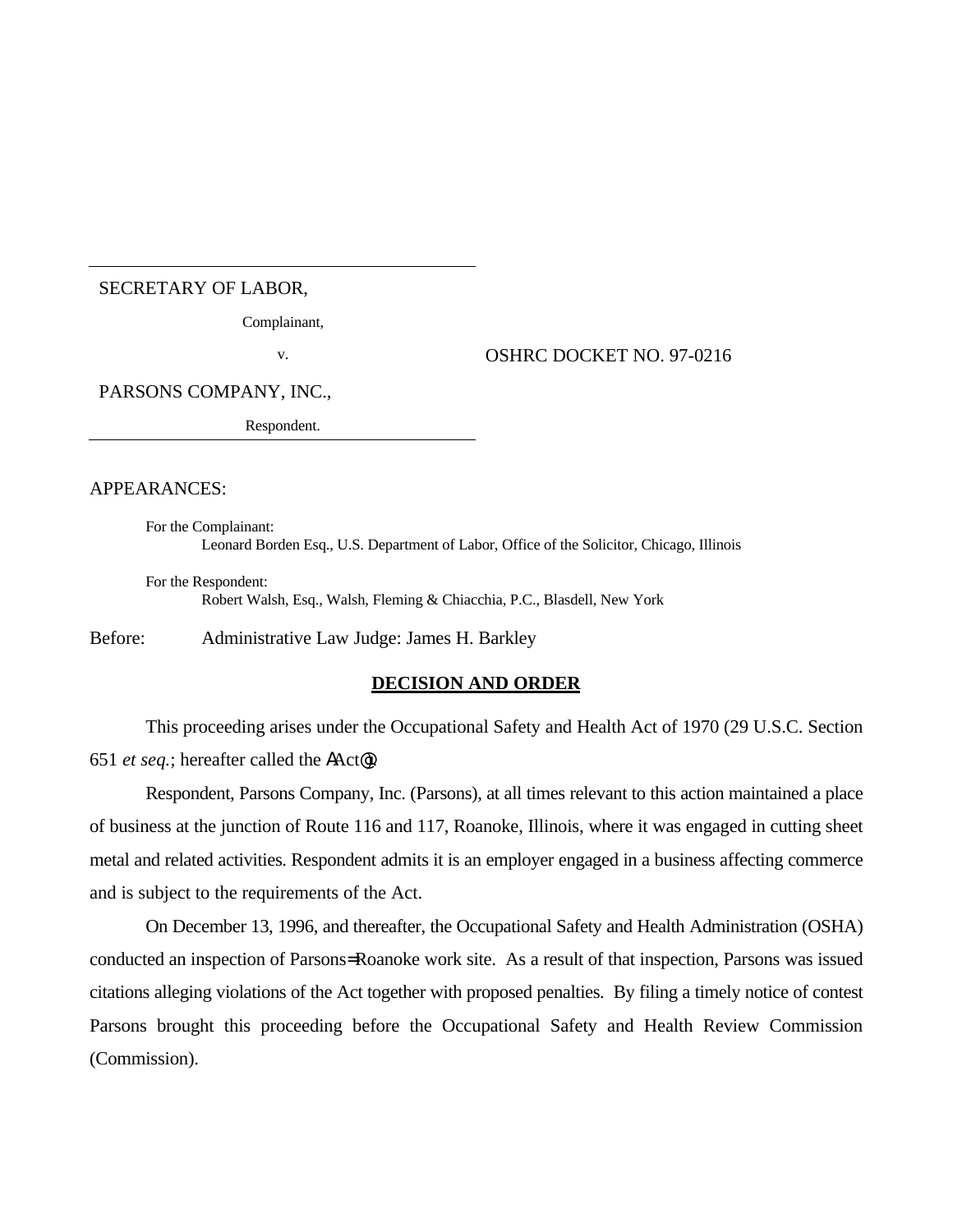On July 29, 1997, a hearing was held in Peoria, Illinois. The parties have submitted briefs on the issues. In addition Parsons has submitted its motion to dismiss portions of the citation and to strike certain testimony. Complainant has filed its response and these matters are ready for disposition.

### **Alleged Violations**

Willful citation 1, item 1 alleges two instances where CFR 1910.212(a)(3)(ii) were violated:

- a. In the Fabrication Department, the point of operation of the Amada 1/4" Shear, serial number 40650027, was not guarded due to the fact that the finger guard was not adjusted to prevent the operator from having any part of his/her body in the danger zone during the operating cycle.
- b. On or about October 11, and December 6, 1996, in the Fabrication Department, the point of operation on the Cincinnati Shaper Co. 350 Ton Press Brake was not guarded to prevent the operator from having any part of his/her body in the danger zone during the operating cycle.

The cited standard provides:

The point of operation of machines whose operations exposes an employee to injury, shall be guarded. The guarding device shall be in conformity with any appropriate standards therefore, or, in the absence of applicable specific standards shall be so designed and constructed as to prevent the operator from having any part of his body in the danger zone during the operating cycle.

### **Amada Shear**

# *Facts*

On November 19, 1996 a Parsons employee, Wesley Schalk, was injured while cutting scrap on the Amada 1/4" shear. A piece of metal slipped out of Schalk=s hands as he pushed it under the shear blades; Schalk automatically reached under the shears finger guard to retrieve the piece. As Schalk reached under the finger guard, he accidentally depressed the shear=s foot pedal and activated the shear, amputating the tips of his six middle fingers (Tr. 193-95). A complaint regarding the November 19 accident was filed with OSHA, and Compliance Officer (CO) Nick Walters was assigned to inspect Parsons= Amada shear (Tr. 69- 70).

CO Walters testified that the Amada shear consisted of a 13 foot long worktable approximately 2-3 feet wide (Tr. 74). A blade runs the length of the table; a hold down bar made up metal Afeet@ joined by three metal rods is located in front of the blade (Tr. 75, 79; Exh. C-2 through C-5). The hold down bar forces the metal sheet flat against the worktable during the shearing operation (Tr. 75). Walters observed a Parsons employee, Derrick Perry, feeding sheet metal into the point of operation with his left hand. During the feeding operation, Perry-s left hand was next to the hold down bar, approximately four inches away from the point of operation (Tr. 74-78; Exh. C-3, C-4).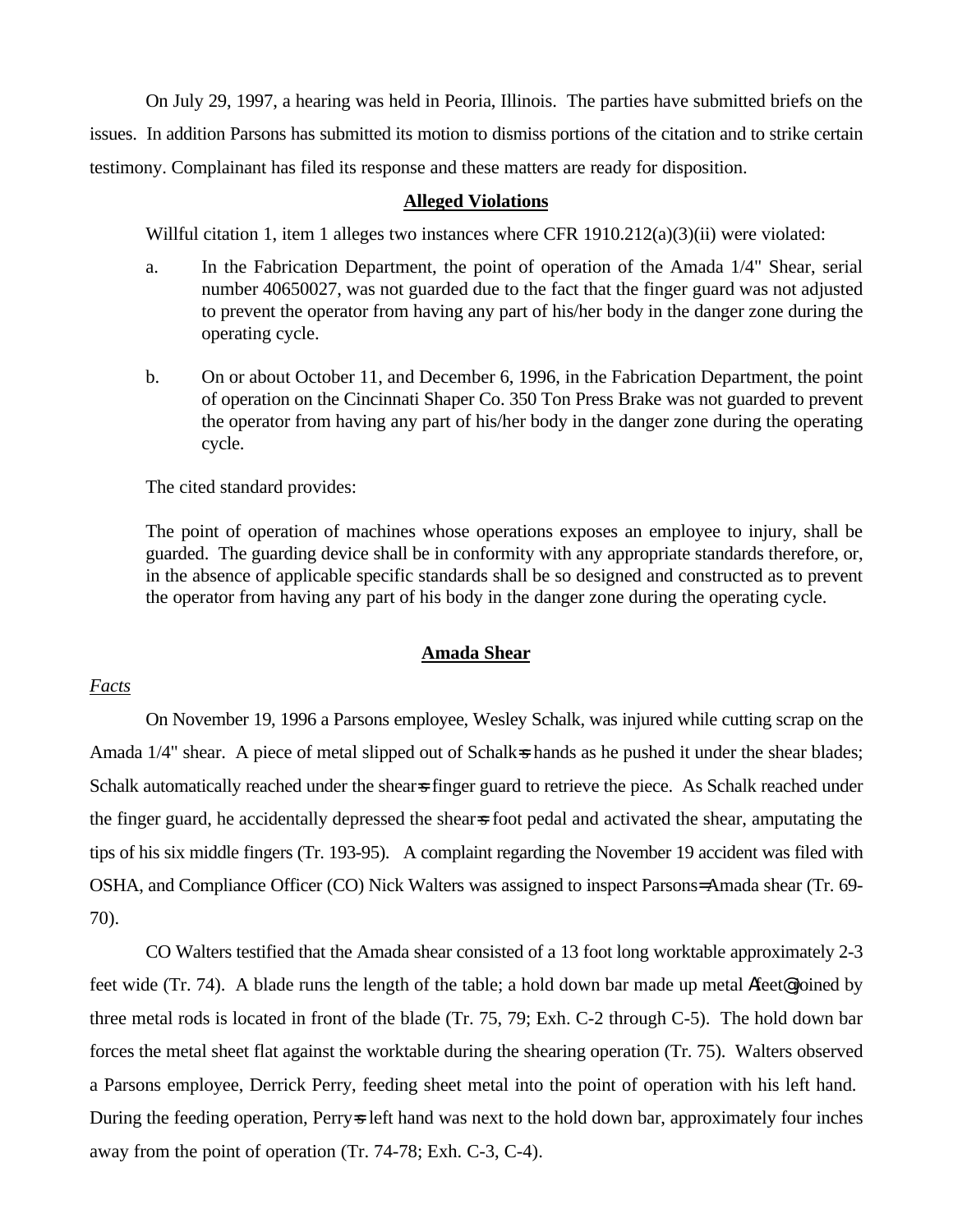Walters testified that a finger guard intended to keep the operator-s fingers out of the point of operation is located behind the hold down bar, approximately 1" to 1-1/8" in front of the blade (Tr. 81, 84, 88, 90). CO Walters found that the north end of the finger guard was approximately 2" above the surface of the work table (Tr. 89). At the south end of the shear, the finger guard was between 2" and 5/8" above the work table (Tr. 90-91). CO Walters stated that '1910.212(a)(3)(ii), which in his view adopts ANSI standard B11.4,<sup>1</sup> allows no more than  $1/4$ " clearance for a finger guard which is  $1-1/8$ " from the point of operation (Tr. 99).

James Kenagy, Parsons= maintenance manager (Tr. 239), stated to CO Walters, and again at the hearing, that Parsons= had trouble with the finger guard before. Bowed and twisted metal fed into the machine could bump up the hold down bar and finger guard enough to allow the operator to get his fingers into the point of operation (Tr. 95, 240, 247, 267). When the guard became bent Kenagy adjusted it by placing a 1/4" plate on the worktable, and adjusting the guard downward until it began to interfere with the placement of the steel (Tr. 241). The guard was not adjusted on a regular schedule; Kenagy would be called in to remove a sheet of metal which had became caught, and would readjust the guard downward at that time (Tr. 247, 273-74).

Schalk=s training included instructions to keep his hand out of the shears (Tr. 184, 204-05). Schalk stated that there was no way to get his hand close to the blade of the shear he was trained on, because of the guard (Tr. 185). Schalk received no safety training specific to the Amada shear (Tr. 186-87); no one discussed the possibility of problems with the finger guard with him (Tr. 197).

Kenagy testified that after the accident, the maintenance department began to check the guard on the shear on a weekly basis (T. 247-48). After the OSHA inspection, they bolted blocks across the slots where the guard attaches to the shear in order to keep it from riding up (Tr. 251, 268, 270). In addition, they shimmed the guard out 1/4" further from the blade. Kenagy stated that the distance between the blade and the guard was now 1-1/2", which allows them to maintain a 3/8" clearance between the guard and the work table (Tr. 259). Finally, shear operators were told of the problems with the guard, and asked to immediately inform the maintenance department if any pieces became caught, or any parts looked bent (Tr. 252-53).

 $\overline{a}$ 

<sup>&</sup>lt;sup>1</sup> The ANSI standards were not introduced into evidence.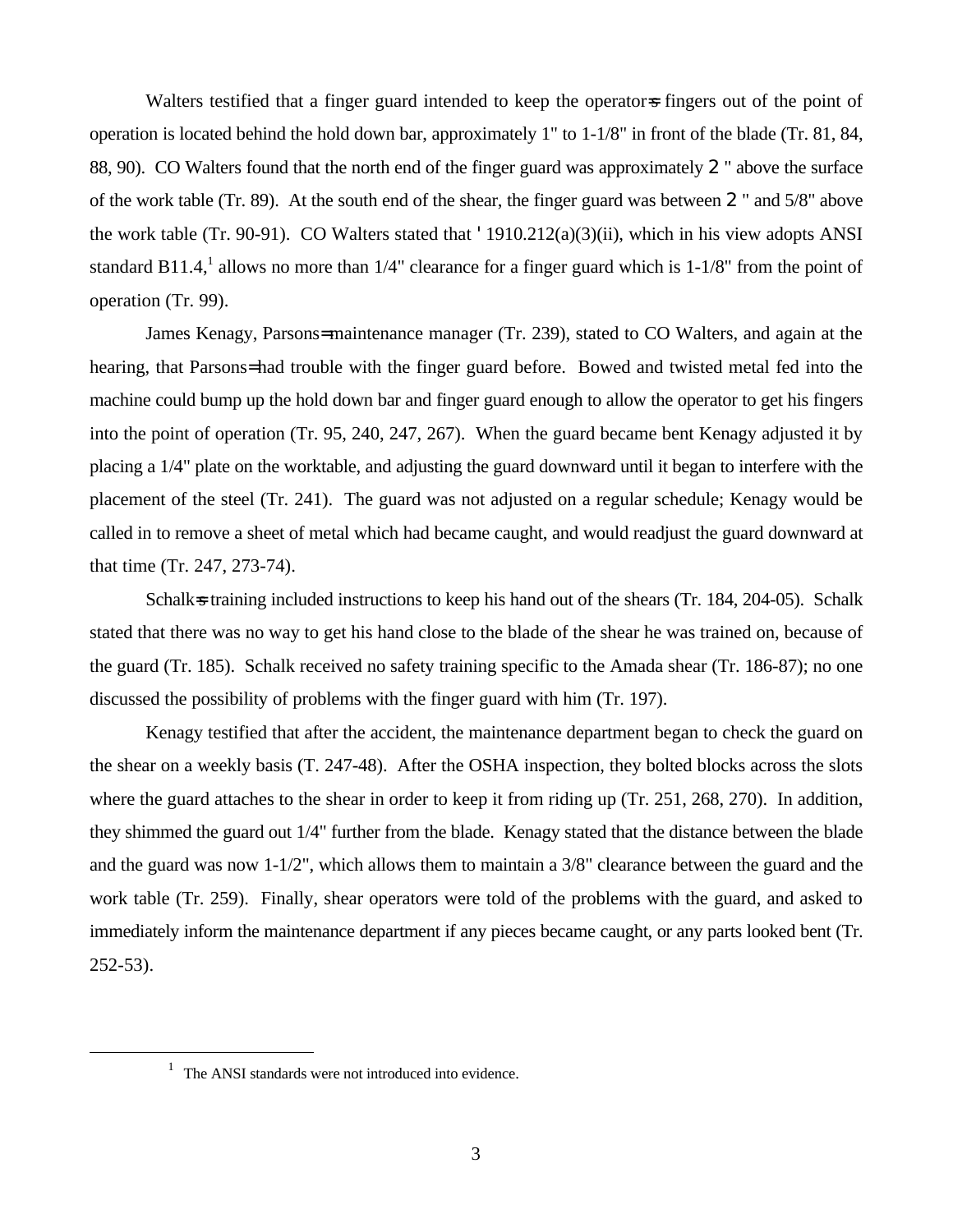CO Walters returned to Parsons= work site on December 23, 1997 (Tr. 130). At the hearing Walters testified that Schlink told him that the finger guard on the Amada shear had been adjusted, but that when he measured the distance between the guard and the worktable he found it to be greater than  $3/8$ " (Tr. 140-43; Exh. C-14). Walters testified that he did not measure the distance from the point of operation to the finger guard, because it did not appear to have changed between December 13th and the 23rd (Tr. 168). Walters stated that if the distance between the point of operation and the guard was 1-1/2" or greater, OSHA regulations allowed for a 3/8" clearance between the finger guard and worktable (Tr. 169), and that if the shear blade was 1-1/2" or more from the guard, the Amada shear was in compliance on December 23 (Tr. 171). Walters testimony on this point again assumes the ANSI standard is adopted by the OSHA standard.

### *Discussion*

In order to prove a violation of section  $5(a)(2)$  of the Act, the Secretary must show by a preponderance of the evidence that (1) the cited standard applies, (2) there was a failure to comply with the cited standard, (3) employees had access to the violative condition and (4) the cited employer either knew or could have known of the condition with the exercise of reasonable diligence. *See, e.g., Walker Towing Corp.*, 14 BNA OSHC 2072, 2074, 1991-93 CCH OSHD &29239, p. 39,157 (No. 87-1359, 1991).

The cited standard=s guarding requirements apply when a machine=s point of operation exposes an employee to injury. *Rockwell International Corp.,* 9 BNA OSHC 1092, 1980 CCH OSHD &24,979 (No. 12740, 1980). In this case, the standard=s applicability is clear.

Section 1910.212(a)(3)(iv) lists a number of machines which usually require point of operation guarding; shears are listed at (iv)(b). Both the manufacturer and employer recognized the need for guarding; the shear came equipped with guards (Tr. 249). The testimony establishes that operation of the shear requires the operator to place his hands within inches of the zone of danger, exposing him to injury. Finally, there was an injury incurred, allegedly as a result of the inadequacy of the guard. The standard clearly applies, the issue in this case is whether the guard on the Amada shear conformed with the minimum requirements of the standard.

The standard requires that guards shall conform with appropriate standards, or, Ain the absence of applicable specific standards shall be so designed and constructed as to prevent the operator from having any part of his body in the danger zone during the operating cycle.@ Here, the parties made no showing that applicable specific standards apply to the cited shear.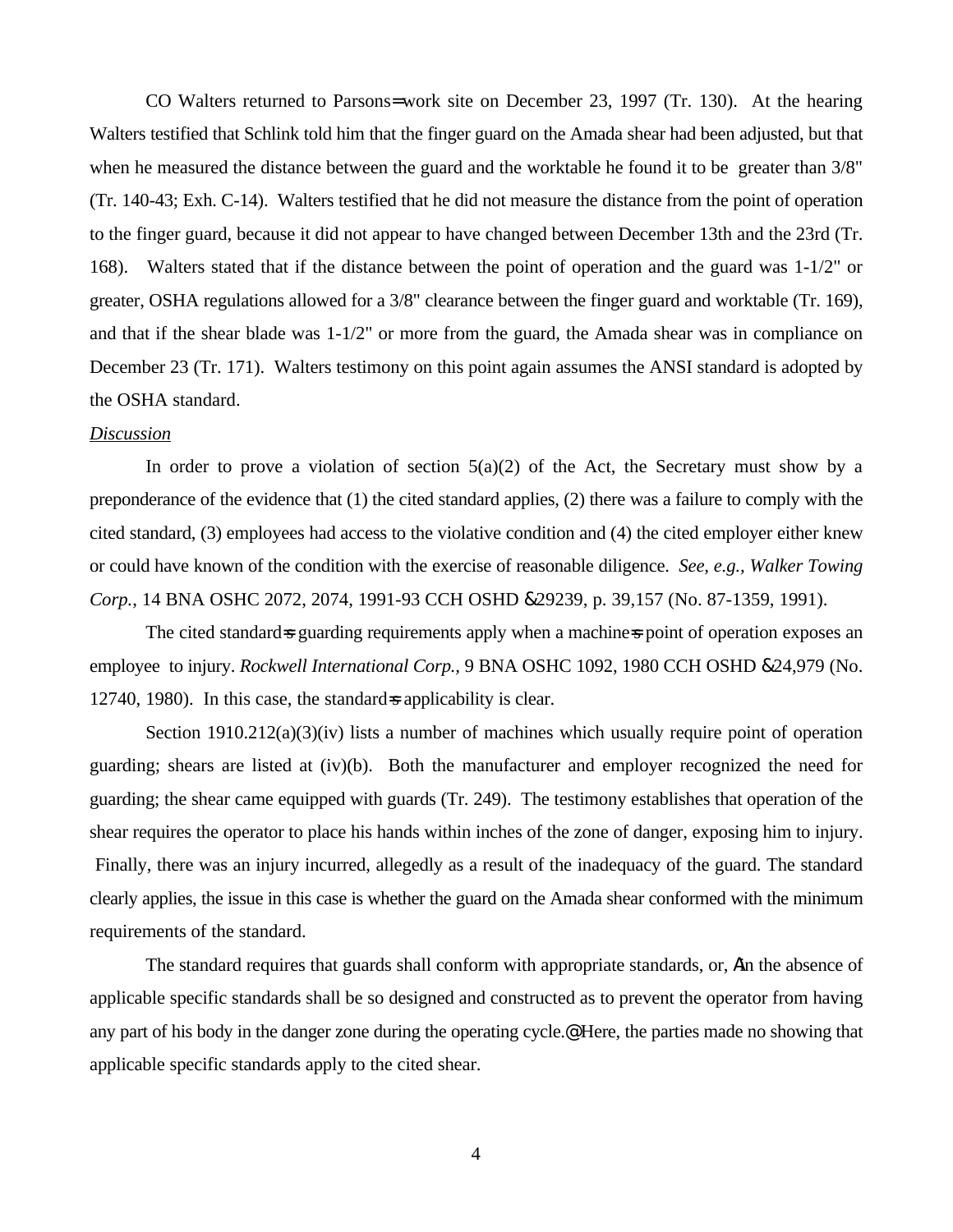At the hearing Complainant introduced evidence, through the CO, that the finger guard on the Amada shear failed to meet the requirements of an industry consensus standard, ANSI B11.4. The Commission, however, has held that Aapplicable specific standards,  $\epsilon$  for the purpose of '1910.212(a)(3)(ii) refers only to standards published or incorporated by reference as OSHA standards, rather than to industry consensus standards. *George C. Christopher & Sons, Inc.*, 10 BNA OSHC 1436, 1982 CCH OSHD &25,956 (No. 76-647, 1982).

It is well settled that the Secretary may not extend the reach of a standard beyond the plain meaning of a regulation's language, thus depriving the employer of fair warning of proscribed conduct. *See e.g., Bethlehem Steel v. OSHRC*, 573 F.2d 157 (3rd Cir. 1978); *Dravo Corporation v. OSHRC,* 613 F.2d 1227, (3rd Cir. 1980). Because the cited standard does not reference the ANSI standards in any way, the Secretary may not rely on the provisions of ANSI B11.4. To rule otherwise would require the employer to comply with a standard of which it has no notice.

In the absence of applicable specific standards, a guard is considered adequate where its is designed and constructed so as to prevent the operator from having any part of his body in the danger zone during the operating cycle. The accident indisputably establishes that the Amada shear guard was inadequate to prevent the operator from reaching into the point of operation as it was configured on November 19, 1996. The guard was not, therefore, in compliance with the standard.

As noted above, employer knowledge is established where it is shown that the employer knew or with the exercise of reasonable diligence could have known of the violative conditions. Due diligence includes Athe obligation to inspect the work area, to anticipate hazards to which employees may be exposed, and to take measures to prevent their occurrence.@ *Frank Swidzinski Co.,* 9 BNA OSHC 1230, 1233, 1981 CCH OSHD &25,129, p. 31,032 (No. 76-4627, 1981). The testimony of James Kenagy establishes that Parsons was aware of the finger guard=s tendency to come out of adjustment and to ride up high enough to allow operators to get their fingers into the point of operation. Though Kenagy adjusted the guard when he knew it was out of alignment, there was no established schedule for checking the guard. Operators were not trained to check the guard=s alignment prior to using the shear. A reasonably diligent employer, aware of problems with the finger guard=s alignment, would have regularly inspected the finger guards, and/or trained shear operators to recognize and inform maintenance when the guards came out of alignment. Employer knowledge has been established.

The Secretary has established that the cited standard applies to the Amada shear, that the shear guard did not conform with the standard, and that the shear operator was exposed to the cited hazard.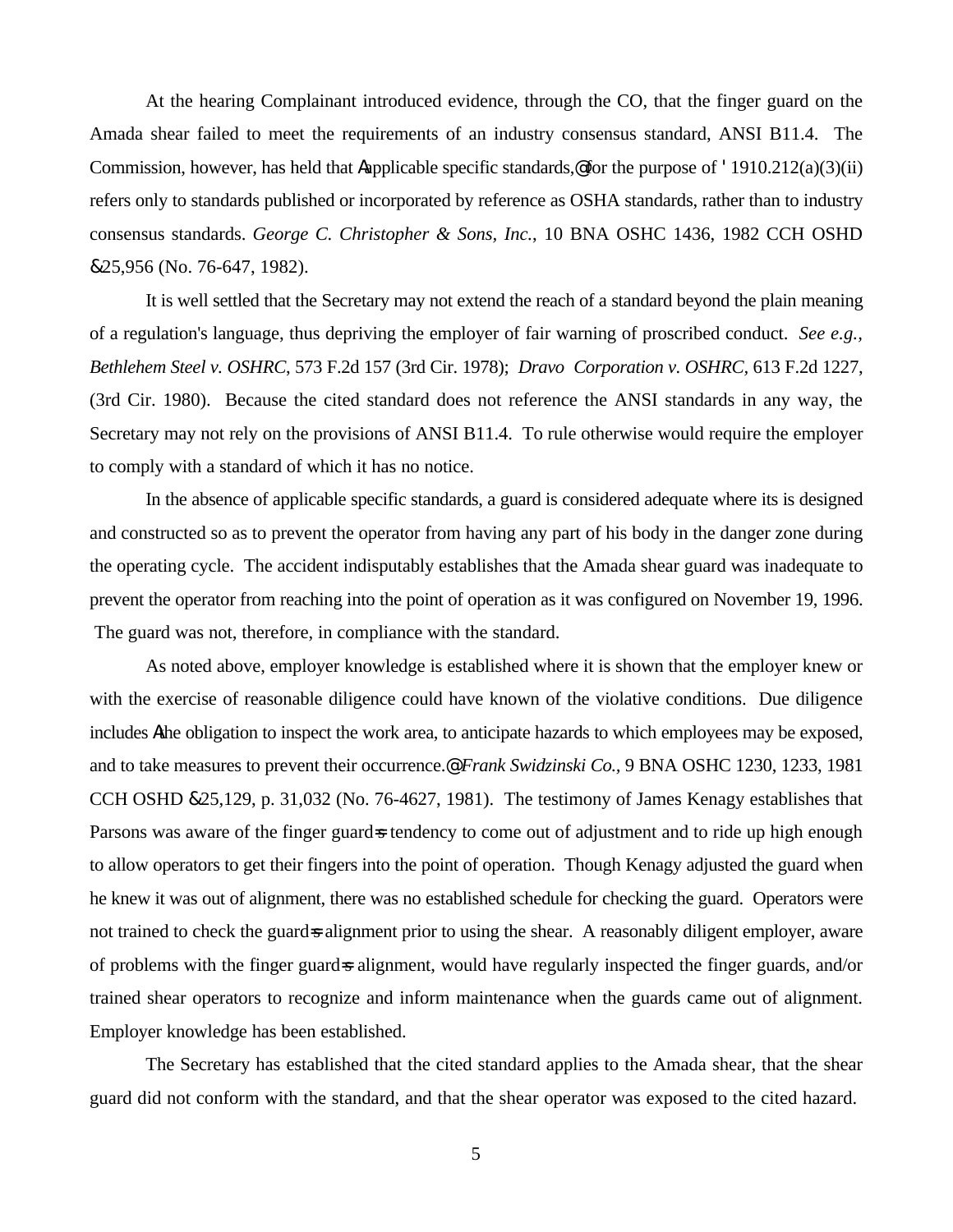Parsons= knew, or in the exercise of due diligence should have known of their employees exposure to the hazard. Complainant has made out its prima facie case.

#### *Employee Misconduct*

In order to establish an unpreventable employee misconduct defense, the employer must establish that it had: established work rules designed to prevent the violation; adequately communicated those work rules to its employees (including supervisors); taken reasonable steps to discover violations of those work rules; and effectively enforced those work rules when they were violated. *New York State Electric & Gas Corporation*, 17 BNA OSHC 1129, 1995 CCH OSHD &30,745 (91-2897, 1995).

The violation in this case is the misalignment of the required finger guard. Parsons introduced no evidence that it had any rules in place designed to assure that the shear was not operated while the guard was out of alignment.<sup>2</sup> Parsons has not, therefore, made out an employee misconduct defense.

The violation is established.

# *Willful*

 $\overline{a}$ 

A willful violation is one committed with intentional, knowing or voluntary disregard for the requirements of the Act, or with plain indifference to employee safety. It is differentiated from other types of violations by a heightened awareness -- of the illegality of the conduct or conditions -- and by the state of mind -- conscious disregard or plain indifference. *Wright and Lopez, Inc.*, 8 BNA OSHC 1261, 1980 CCH OSHD &24,419 (No. 76-3743, 1980).

This is not a case in which the employer failed to provide guards on a machine that clearly called for them; finger guards were in place on the Amada shear. However, the guards came out of adjustment when bowed stock was cut. The record establishes that Parsons failed to meet the standard of due diligence in anticipating and taking precautions to protect its employees from the hazard created by the misaligned finger guard. Parsons failure to prevent the anticipated hazard is adequate to establish constructive knowledge of the cited conditions. An employer is constructive knowledge of a hazardous condition is

 $2$  Where, as here, physical guards are required under the terms of the standard, the employer may not rely on employee training in lieu of providing adequate guards. Parsons, therefore, may not rely on its instructions to Schalk warning him to keep his hands away from the blades.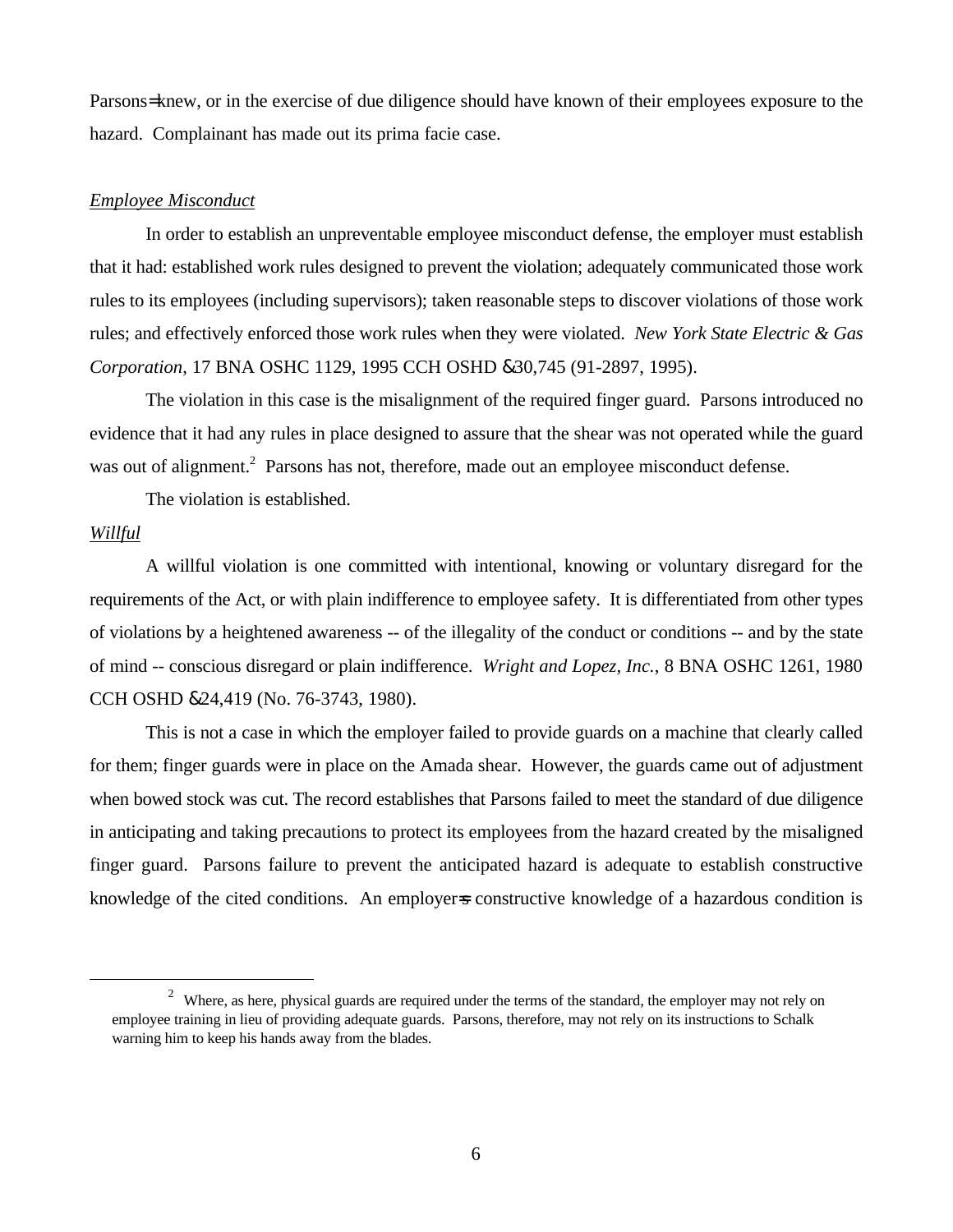insufficient to support a finding that a violation was willful in nature; additional evidence demonstrating the employer is conscious disregard for the requrements of the Act, or for employee safety is required.

Complainant relies on Parsons failure to comply with the 1/4" clearance established under ANSI guidelines to establish that heightened awareness. Complainant maintains that the measurements taken by the CO on December 13, and 23 demonstrate that Parsons continued to ignore the 1/4" clearance requirement even after its shear operator sustained a severe injury on the shear, and that Parsons= was indifferent to both the requirements of the standard, and the safety of its employees.

As discussed above, the ANSI standards were not adopted or referenced under '1910.212(a)(3)(ii), were never introduced into evidence, and are no more than advisory guidelines. Parsons failure to adhere to such guidelines<sup>3</sup> cannot serve as a basis for a willful citation. Because no other evidence was introduced to show that the guard, as adjusted on December 13 and 23, would not have prevented the operator from having any part of his body in the danger zone during the operating cycle, this judge cannot find that the adjustment of the guard, which allowed a gap of between 3/8 and 5/8 inches, violates the standard, much less demonstrates an indifferent state of mind.

Since the accident Parsons has taken a number of measures to correct the problem of the finger guard coming out of alignment, including the installation of blocks, shimming the hold down out further from the blade, and instituting a regular schedule for checking the finger guard clearance.<sup>4</sup>

Taking into account the single proven violation and given Parson=s efforts at abatement, I cannot find that the cited violation was willful in nature. This instance will be affirmed as a Aserious@ violation.

### **Press Brake**

# *Facts*

 $\overline{a}$ 

**The Inspection.** Upon CO Walters= arrival at Parsons, Walters conducted an opening conference with Greg Schlink, the operations manager. Walters provided Schlink with a copy of the complaint, and told Schlink that he would be investigating that item and any other hazards which were in plain view in the inspection area. Walters testified at the hearing that Schlink told him that was fine (Tr. 71-72).

 $3\,$  It is not clear, moreover, that the finger guard was out of alignment during the December 23, 1996 inspection due to the incomplete measurements taken by the CO.

<sup>&</sup>lt;sup>4</sup> Absent is the institution of employee training informing operators of safe clearances and prohibiting the use of the shear where such clearances are exceeded. In itself, however, this failure is insufficient to establish that the cited violation was willful.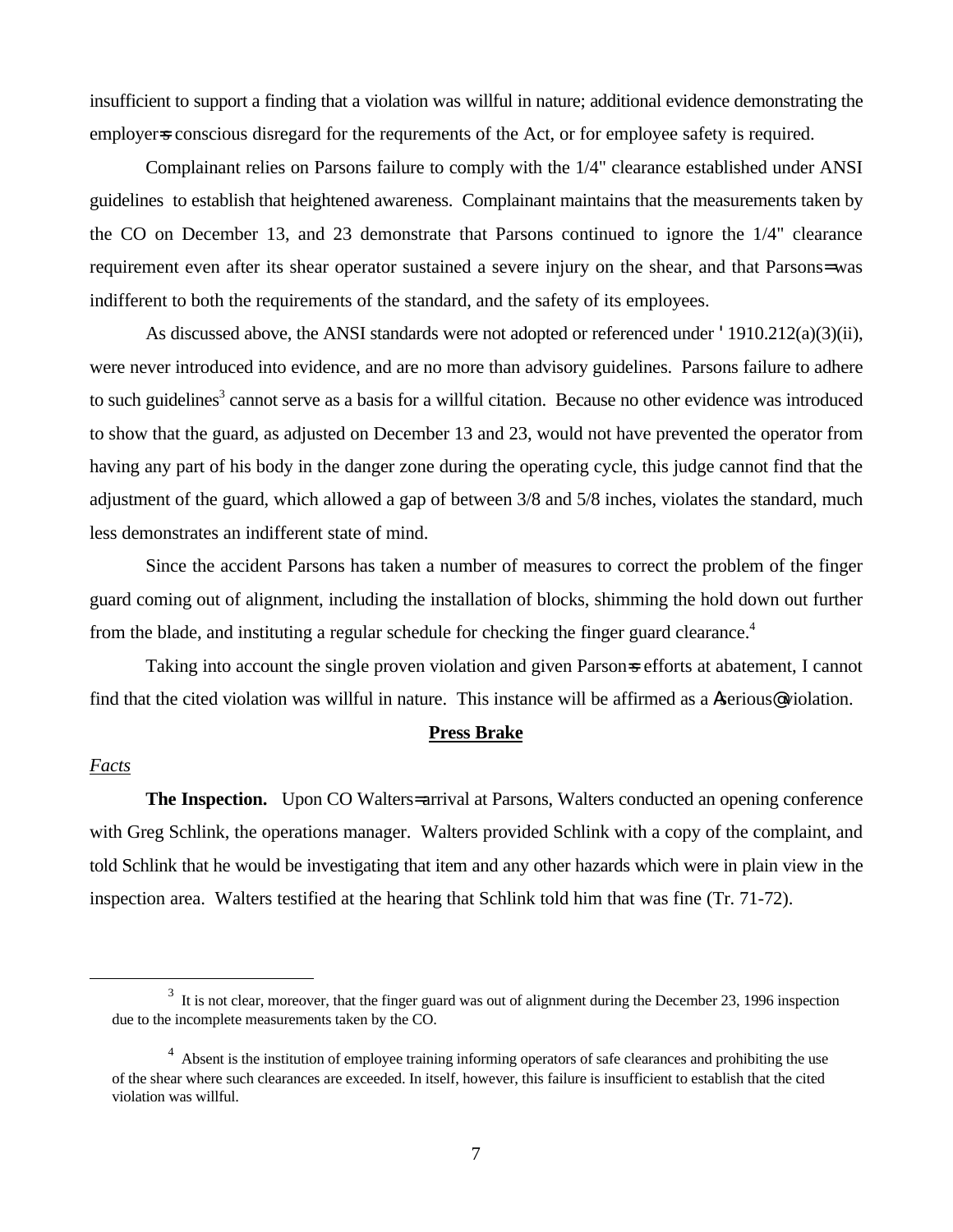Schlink testified that he understood Walters= explanation of the scope of the inspection (Tr. 297). Schlink never told Walter that he objected to any portion of the inspection (Tr. 298). Schlink testified that he did not believe that he could not stop Walters from conducting the inspection (Tr. 297).

**Press Brake.** While returning to Parsons= offices after inspecting the Amada shear, Walters noticed a Cincinnati mechanical press brake (Tr. 104-05). There was no point of operation guarding on the press brake (Tr. 105; Exh. C-9). Schlink was present as Walters began to videotape the press brake, and did not object to Walters= taping (Tr. 107). Schlink told Walters he was aware of the need to provide guards on the press brake, and had gotten bids on a light curtain to guard the point of operation three or four years prior to the inspection (Tr. 108-09, 159-60).

Schlink told Walters that Danny Berry, a Parsons employee, had used the press brake approximately a week before. Berry was called over and he and Walters were shown to an office so that Berry could be interviewed (Tr. 109-13). Berry told Walters that he last operated the press brake a week prior to the inspection, during which operation he had not placed his hands within 24" of the press brake=s point of operation (Tr. 114). However, Berry also stated that he had straightened some track guards on the press brake approximately two months prior to the inspection (Tr. 114). During that operation he had needed to place his hands approximately four inches from the point of operation (Tr. 114).

At the hearing, Wesley Schalk testified that he used the press brake two or three times shortly after he was hired in October 1996 (Tr. 179-80, 189). Schalk estimated that his hands were approximately 3 to 4" from the point of operation when he was straightening 8" steel (Tr. 182). There was no point of operation guarding on the machine when he used it (Tr. 181).

# *Discussion*

As a threshold matter, Parsons requests that the testimony of Wesley Schalk and evidence gathered by CO Walters regarding the press brake be stricken.

**Testimony of Wesley Schalk.** Parsons requests that Schalk=s testimony regarding his operation of the press brake be stricken. Parsons maintains that it was not apprised of Complainant=s intent to elicit such testimony, and was prejudiced in its ability to defend against it.

In its pre-hearing statement, the Secretary stated that Schalk would testify to Athe positions, instruction, assignment and work he performed at Parsons including his operation of the press brake.. . .@ Parsons argues that, given the lack of detail in this statement, it reasonably believed this statement was a typographical error, and was intended to refer to the Amada shear.

8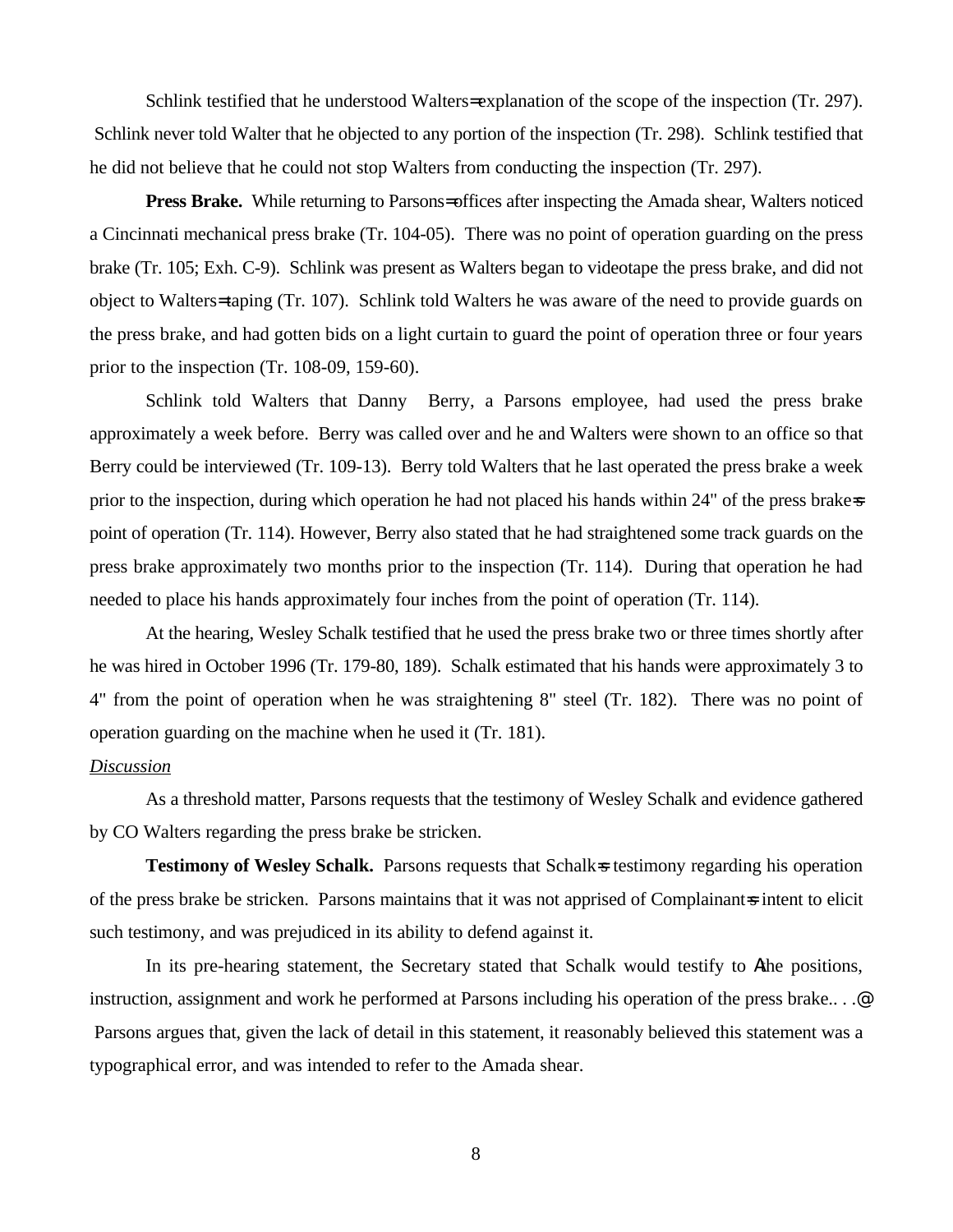The press brake was placed in issue by the Secretary=s pleadings. The Secretary=s pre-hearing statement gave Parsons notice that Schalk would testify as to the press brake, as, in fact, Schalk did. No relief is available merely because Parsons did not believe Complainant=s pre-hearing statement. Parsons= post-hearing motion to strike is DENIED.

**Consent to the Inspection.** Parsons argues that the scope of the OSHA inspection exceeded Parsons= consent, insofar as it addressed hazards presented by the Cincinnati press brake. Parsons maintains that any consent was involuntary. Parsons further maintains that CO Walters misrepresented the scope of the inspection, in that the cited violation was not in plain view.

Parsons points out there can be no violation of '1910.212(a)(3)(ii) without proof that the method of operation places the operator in the zone of danger. Because the press brake was not in operation at the time of the inspection, CO Walters could not have actually seen the cited violation. Parsons argues that Walters= expansion of the search to include employee interviews to ascertain the operation of the press brake exceeded the represented scope of the inspection.

Parsons admits that it consented to the OSHA inspection. Where, as here, an employer consents to an inspection, relief is available only if the employer can present clear and convincing proof that the Secretary=s affirmative misrepresentation resulted in such consent. An inspecting officer is not generally obligated to inform the employer of its rights to object and demand a warrant. Moreover, an employer=s failure to protest undermines that employers attempt to show its consent was coerced. *Secretary of Labor v. Sanders Lead Company*, 15 BNA OSHC 1640, 1991-93 CCH OSHD &29,690 (No. 87-260, 1992) (citations omitted).

The evidence does not establish any misrepresentation by CO Walters. Walters observed an unguarded machine, which led him to investigate further. The D.C. Circuit has held that AOSHA=s right to inspect must necessarily include some right of closer examination once an observation is made which justifies a reasonable suspicion that a violation exists.@ *Donovan v. A.A. Beiro Construction Company, Inc.*, 746 F.2d 894 at 903 (D.C. Cir. 1984). Danny Berrys interview was justified by Walters reasonable suspicion that the unguarded press brake posed a hazard to the machiness operators. Moreover, any expansion of the search was also consented to; Parsons= representative not only failed to object, but actively participated in securing Berry=s interview for the CO.

Parsons= consent was valid. Its post-hearing motion is DENIED.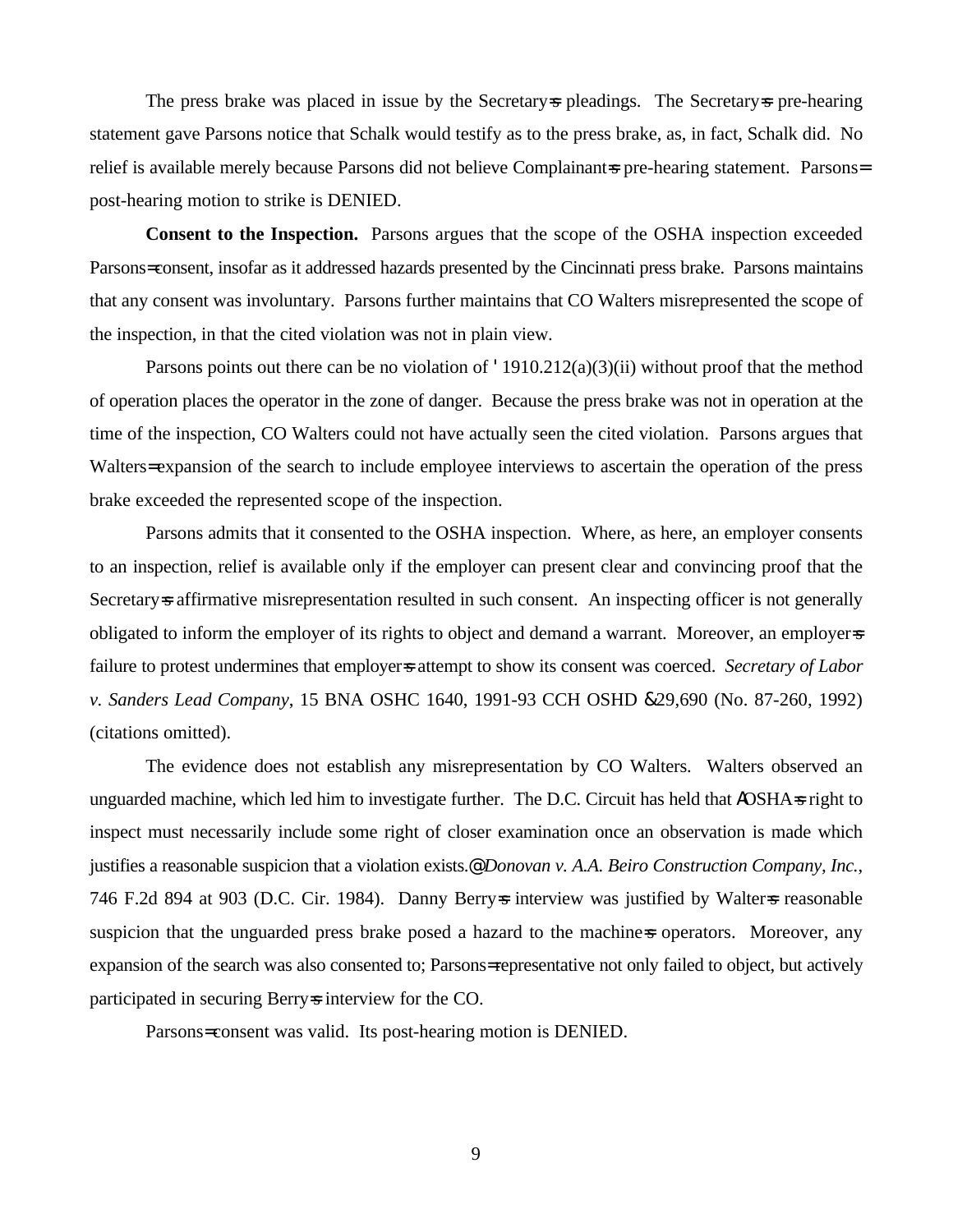**The Violation.** The evidence establishes that the press brake was unguarded, and when in operation exposed employee operators to the hazard of having their hands crushed in the point of operation. Respondent offered no evidence in rebuttal or mitigation. The violation is established.

## *Willful*

Complainant bases the Awillful@ classification solely on Parsons= admission that it solicited a bid on a light curtain. This single fact is insufficient to carry the Secretary=s burden of proving, by a preponderance of the evidence, that Parsons was indifferent to the requirements of the Act, or to employee safety. In the absence of additional information regarding this machine, its operation, its injury history, if any, citation history, if any, and the reason the light curtain was rejected, a finding that this violation was willful cannot be made.

### *Penalty*

The violations are both high gravity serious, in that the most probable result of an accident involving either the shear or the press brake is amputation (Tr. 152). CO Walters testified that the probability of an accident on the shear was high because the shear was in almost continual use, six to eight hours daily (Tr. 152). The probability of an accident occurring on the press brake was also high, because no guard whatsoever was provided. Parsons was entitled to a reduction in the penalty based on the number of employees, and on the absence of prior violations (Tr. 152). A combined penalty of \$49,000.00 was proposed.

It is well settled that the Commission has the sole authority to assess penalties. The Secretary  $\approx$ proposed penalties are merely advisory; the judge=s determination of the penalty is *de novo*. *Valdak Corp.,* 17 BNA OSHC 1135, 1995 CCH OSHD &30,759 (No. 93-0239, 1995); *Hern Iron Works,* 16 BNA OSHC 1619, 1994 CCH OSHD &30,363 (No. 88-1962, 1994). In this case, the Secretary=s assessment of the gravity of the violations, together with the adjustment for size and history are accepted. However, because the violation was not found to be willful, the proposed penalties will be reduced by a factor of 10, the multiplier used by the Secretary in assessing the penalties for willful violations. Finally, given the factual differences between the two violations, the type of machines involved, the types of guarding in place and the fact that an injury occurred at one machine and not the other, I find that separate penalties are appropriate. *See, Caterpillar, Inc.*, 15 BNA OSHC 1953, 1991-93 CCH OSHD &29,962 (No. 87-922, 1993)[The Commission has the authority to assess separate penalties for separate violations of a single standard or regulation where the cited regulation permits multiple units of prosecution].

A penalty of \$4,900.00 is assessed for each violation.